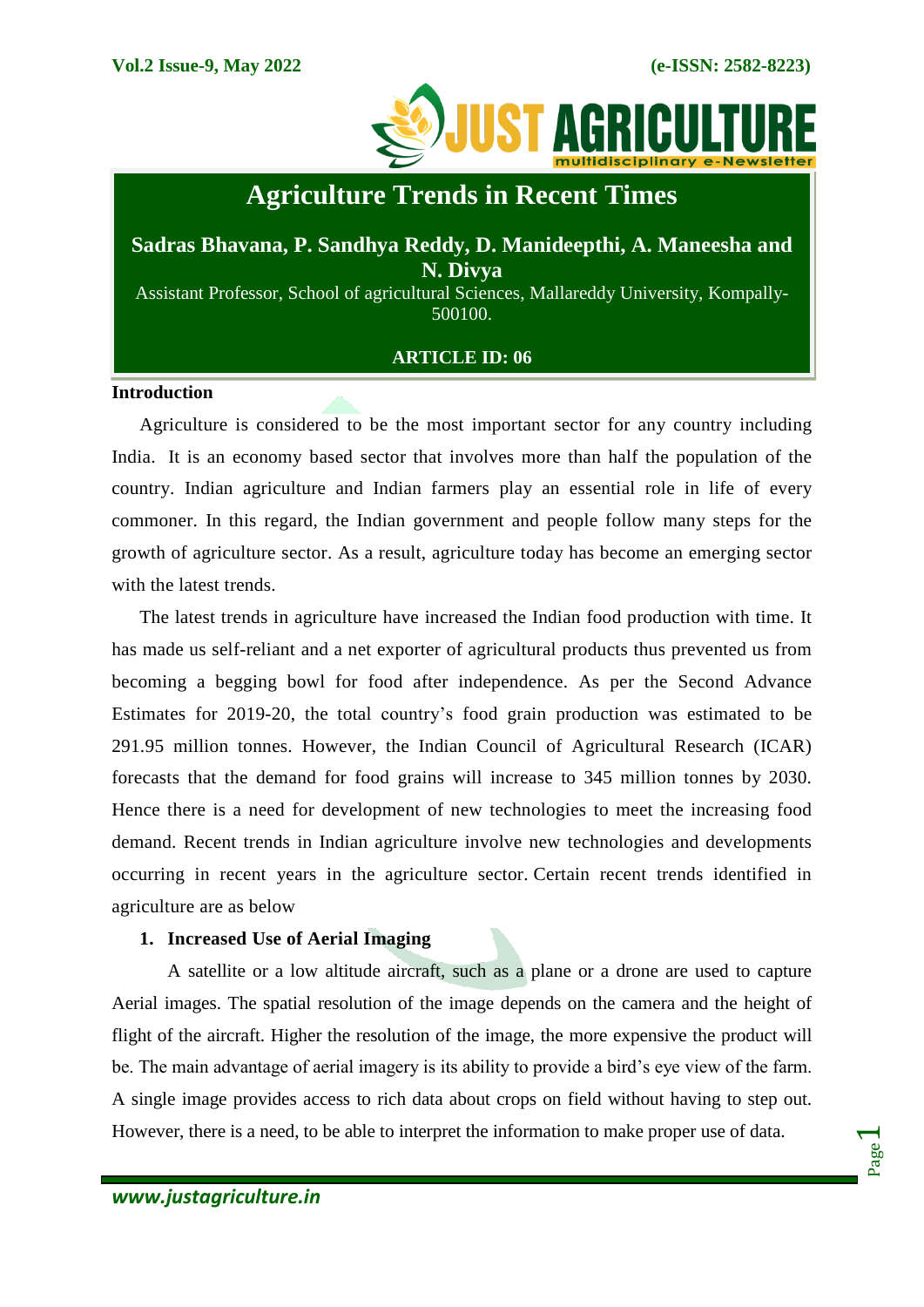Page  $\boldsymbol{\sim}$ 



More farmers have adopted the aerial imaging for better management of the crops in recent times. [Satellite](https://agriculture.trimble.com/blog/harness-the-power-of-satellite-imagery-this-crop-season/) imaging and drone [technology](https://agriculture.trimble.com/blog/trimble-select-introduces-sensefly-for-aerial-imaging/) allow farmers to see variations and problems that are difficult to spot from the ground view. When this imagery data is coupled with precision farming technology, farmers will be able to manage their crops more accurately, resulting in increased profits.

# **Regenerative Agriculture**

Due to concerns about climate change and weather versatility, organizations and individuals are shifting to adopt regenerative agriculture practices. This broad term refers to practices that increase soil carbon sequestration, by following reduced tillage and the use of cover crops. While there is a debate whether the regenerative agriculture will be a solution for climate change mitigation, the [scientists](https://www.nature.com/articles/s41893-019-0431-y) are in an agreement that these practices increase soil health and fertility.

Regenerative agriculture uses a variety of [sustainable agriculture](https://en.wikipedia.org/wiki/Sustainable_agriculture) techniques in combination. The practices include recycling of farm waste and addition of compost material. Regenerative agriculture on small farms and gardens is often performed using techniques like [permaculture,](https://en.wikipedia.org/wiki/Permaculture) [agroecology,](https://en.wikipedia.org/wiki/Agroecology) [agroforestry,](https://en.wikipedia.org/wiki/Agroforestry) [restoration ecology,](https://en.wikipedia.org/wiki/Restoration_ecology) [keyline](https://en.wikipedia.org/wiki/Keyline_design)  [design,](https://en.wikipedia.org/wiki/Keyline_design) and [holistic management.](https://en.wikipedia.org/wiki/Holistic_management_(agriculture)) Large farms tend often use ["no-till"](https://en.wikipedia.org/wiki/No-till_farming) and/or "reduced till" practices.



*www.justagriculture.in*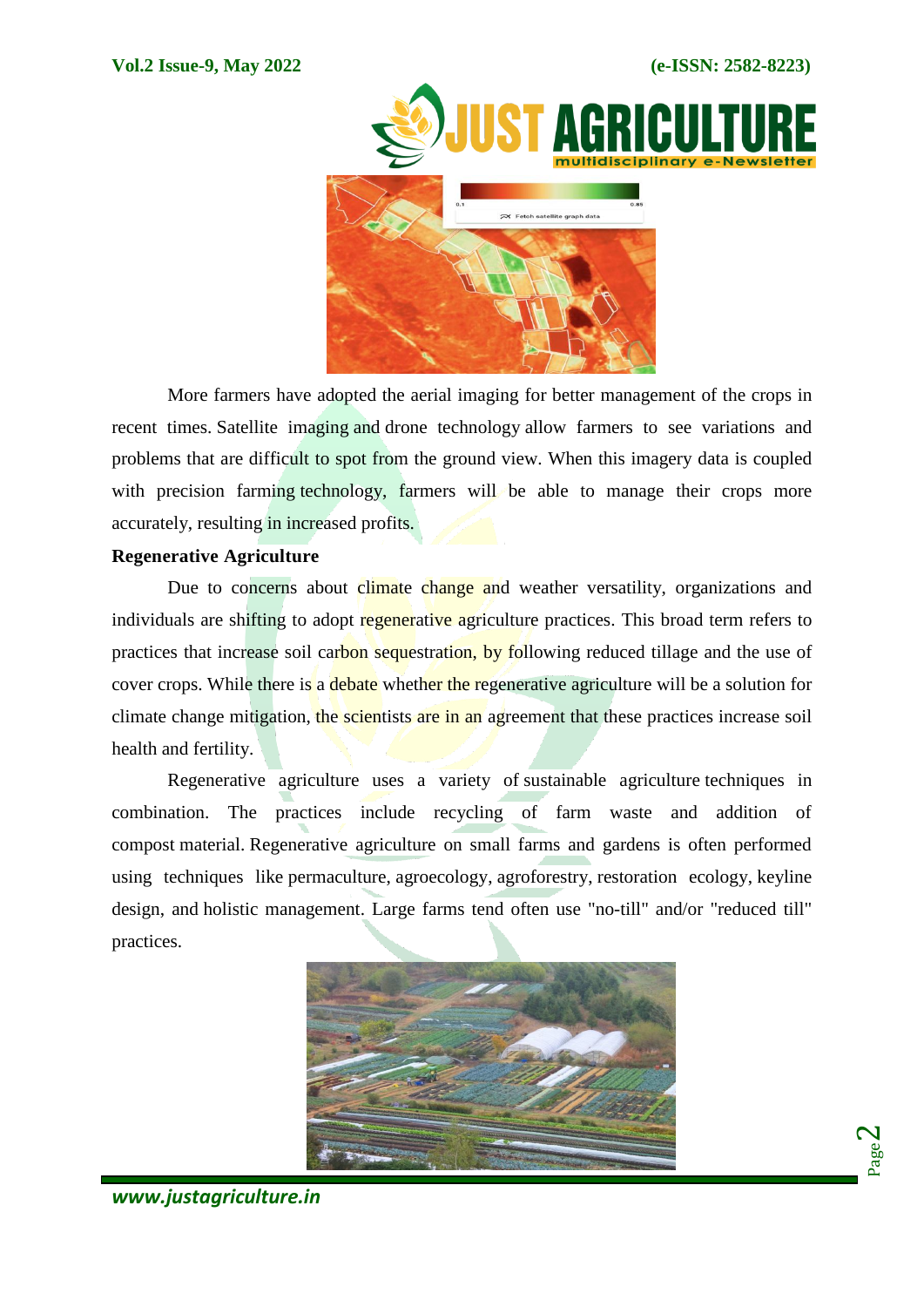

## **Investments in Indoor Farming**

Startup companies receive immense support for the indoor production of commodities such as lettuce and tomatoes. Recently the vertical [farming](https://techcrunch.com/2020/08/20/agtech-startup-ifarm-bags-4m-to-help-vertical-farms-grow-more-tasty-stuff/) startups are aiming to utilize sensors and protective culture to produce vegetables in small closed spaces in urban areas.



# **Field Mapping**

GPS receivers collect Location information for mapping of field boundaries, roads, irrigation systems, and problem areas in crops such as weeds or diseases. The accuracy of GPS allows farmers to create farm maps with precise acreage for field areas, road locations and distances between points of interest. According to [Business](https://www.businesswire.com/news/home/20200701005455/en/2020-2021-Digital-Agriculture-Market-and-Impact-of-COVID-19-Breakdown-by-Smart-Farming-Systems-and-Region---ResearchAndMarkets.com) wire, the global digital agriculture market was expected to record a CAGR of 9.9% by 2020-2021, and field mapping will see the largest growth. It's no surprise, since field mapping allows for more accurate planting, spraying, and harvesting.





*www.justagriculture.in*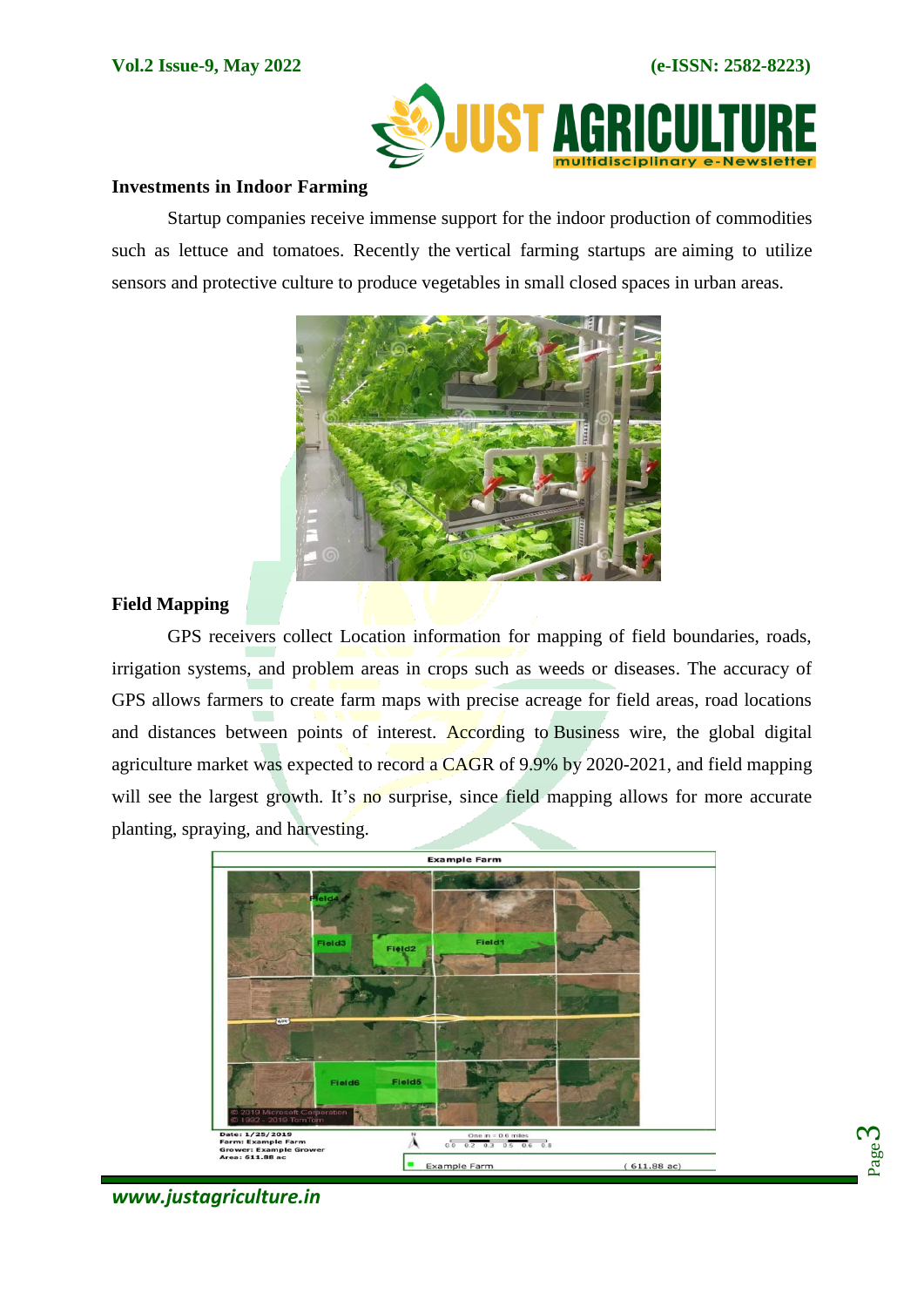

#### **Data Integration**

Even if you have information about yields, input costs, soil type, and weather conditions, integrating this data is key to putting it to use. Data [management](https://agriculture.trimble.com/solutions/data-management/) software will allow farmers to leverage this data to inform their decision making. Plus, this data can be used in real-time to make adjustments such as altering planting depth based on available moisture.



# **Agricultural Diversification**

Agriculture fulfils various developmental needs along with the demand for food grains. In recent years, the farming industry has been diversified to produce commercial and horticultural crops such as fruits, vegetables, spices, cashew, areca nut, coconut, flowers, orchids, dairy and animal husbandry products.The demand for these products is ever increasing. The liberalization of the economy has created ample scope for the development of the agricultural sector in terms of production and trade.



# **Raising the Production of Food grains:**

India has been experiencing the increase in the production of food grains particularly after the introduction of Green revolution in agricultural practices. Annual growth rate of 2.08 per cent was recorded during the 1970's. Annual growth rate of 3.5 per cent in food

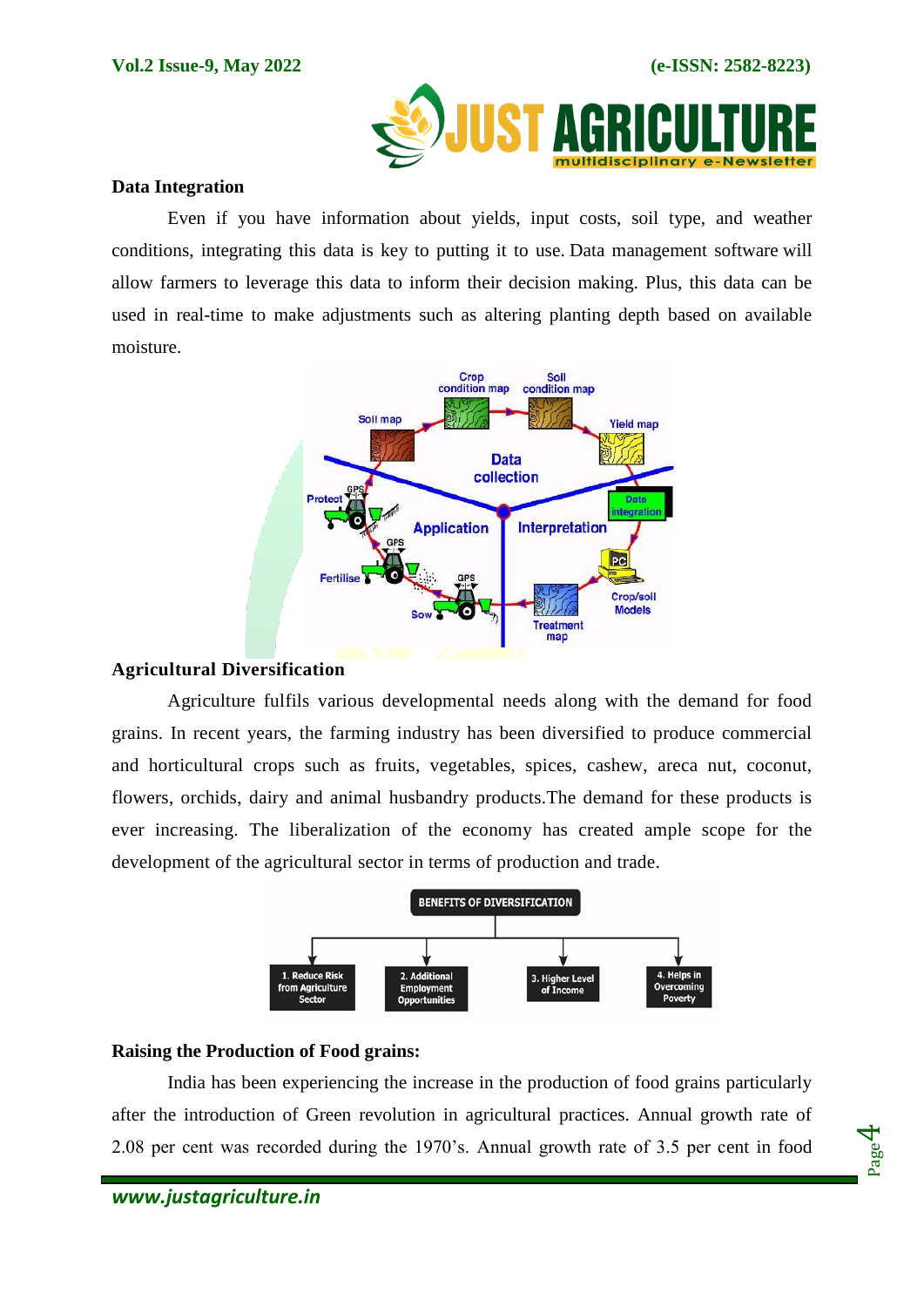

grains during 1980s was the hallmark of the green revolution that enabled India to become self-sufficient in food grains and also a marginal exporter.

This pace could not be maintained during the 1990's as the annual growth rate has fallen to 1.7 per cent which was almost equal to annual population growth. As per the official data sheet, our country has achieved food grain production of 296 million tonnes (MT) in 2019-20 and is to achieve 300 MT of production during 2020-21.With the increase in size of population and increase in income, the demand for food grains is likely to rise in near future.

# **Agriculture Exports**

 India is considered as the biggest exporter of agricultural products. Hence, it is one of the important emerging trends in agricultural marketing under liberalization. Due to the deregulation, the volume of agricultural exports is growing under the WTO's rule. India is in a favourable position in terms of agricultural exports as the agriculture sector is subject to low import material, low cost of labour, good climatic conditions and low cost of inputs.

Agriculture exports play a very important role in the growth of the country's economy. Further, it has increased the employment opportunities and diversification of agricultural operations.



INDIA'S FARM EXPORTS IN S BILLION

# **Developing New Biological Techniques**

During the Green Revolution, the increased application of chemical fertilizers and pesticides was encouraged on a large scale to meet the growing demand for food by the increasing population. In order to avoid further damage to the environment and the agriculture sector, there is an increasing emphasis on the use of biological technology for agricultural operations, and more emphasis is being laid on developing new organic